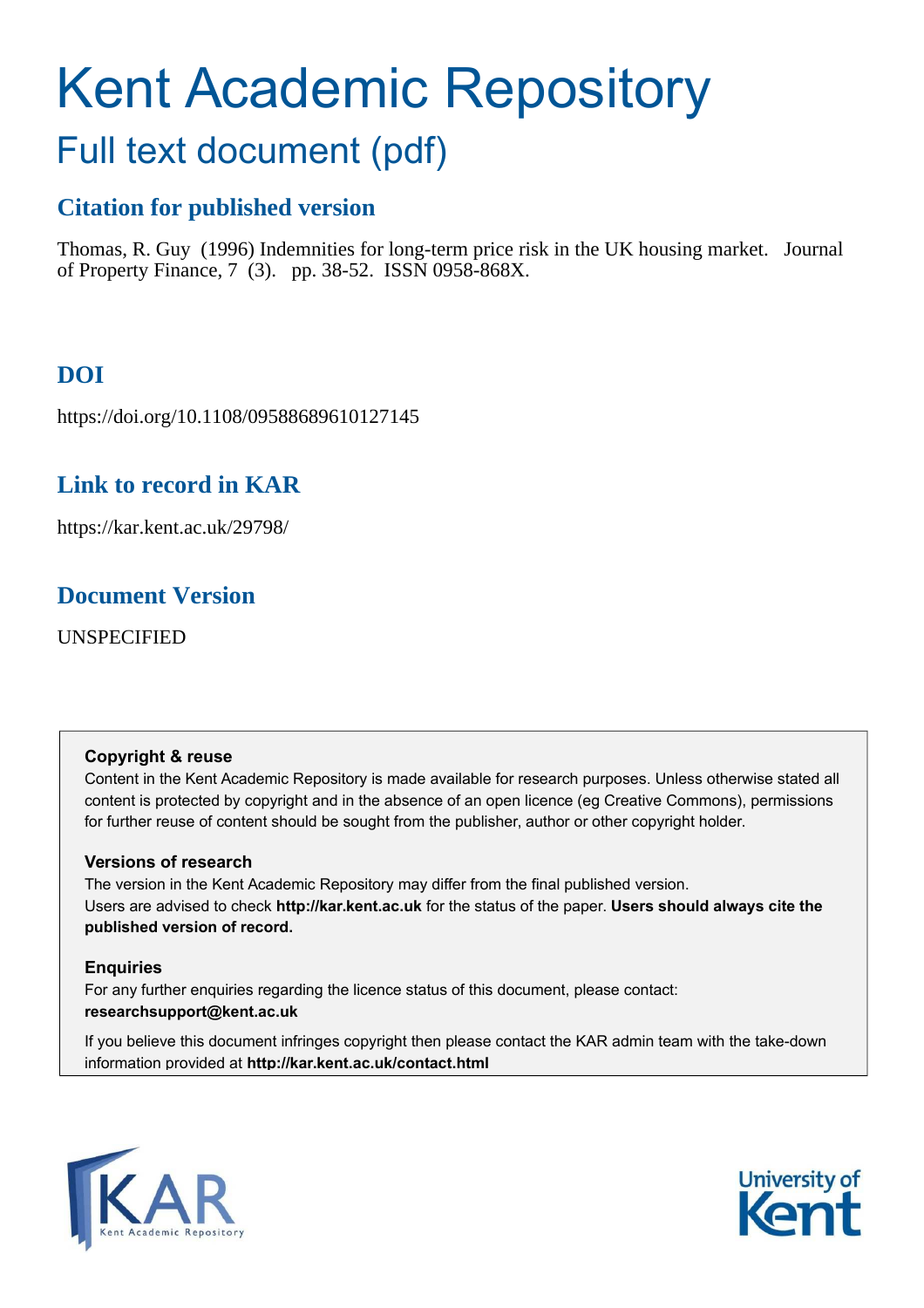**38**

## **Indemnities for long-term price risk in the UK housing market**

R. Guy Thomas

*Actuarial Science Group, University of Kent at Canterbury, Canterbury, UK*

#### **Introduction**

For many individuals in the UK, buying a house is the largest financial risk they will ever take. In any other market the idea of unsophisticated investors financing 90 per cent or more of the purchase price of an asset by borrowing would be regarded as absurdly imprudent. But housing has been (seen as) different: the extended post-war increase in nominal house prices, combined with financial liberalization and increased competition to lend, has led to high financial gearing being regarded as normal practice in the housing market.

In the last few years, however, participants in the housing market in the UK have experienced an unpleasant shock: the post-war pattern of ever-increasing nominal prices has been broken. Widespread falls in property prices have created much hardship for house owners who bought on borrowed money at the height of the boom. Over the last few years, these house owners have discovered that the high financial gearing underpinning their investment in housing is a distinctly double-edged sword. Many such house owners, while they may still desire the security of tenure which ownership confers, are probably now less enthusiastic about assuming highly geared exposure to price variations. The purpose of this paper, therefore, is to propose a means by which individual house buyers might be protected against future falls in prices.

The rest of this paper is organized as follows. The next section sets out some salient differences between the markets for housing and for other assets, followed by a section which considers what type of indemnity against falls in house prices it would be feasible to offer house buyers.

There then follows the main proposal in this paper, the establishment of long term futures markets related to indices of housing assets, and the development of retail indemnity products hedged by positions in this futures market. There are then further comments on this proposal, and a section which suggests some of the possible users of these futures. The penultimate section outlines further research which is likely to be required before the proposals in this paper can be put into practice. The final section summarizes and concludes the paper.

#### **Differences between the markets for housing and for other assets**

**Journal of Property Finance** Vol. 7 No. 3, 1996, pp. 38-52. vor. 7 No. 3, 1390, pp. 30-32.<br>© MCB University Press, 0958-868X

There are a number of important differences between housing assets and the financial assets (and commodities) which are already traded in futures markets.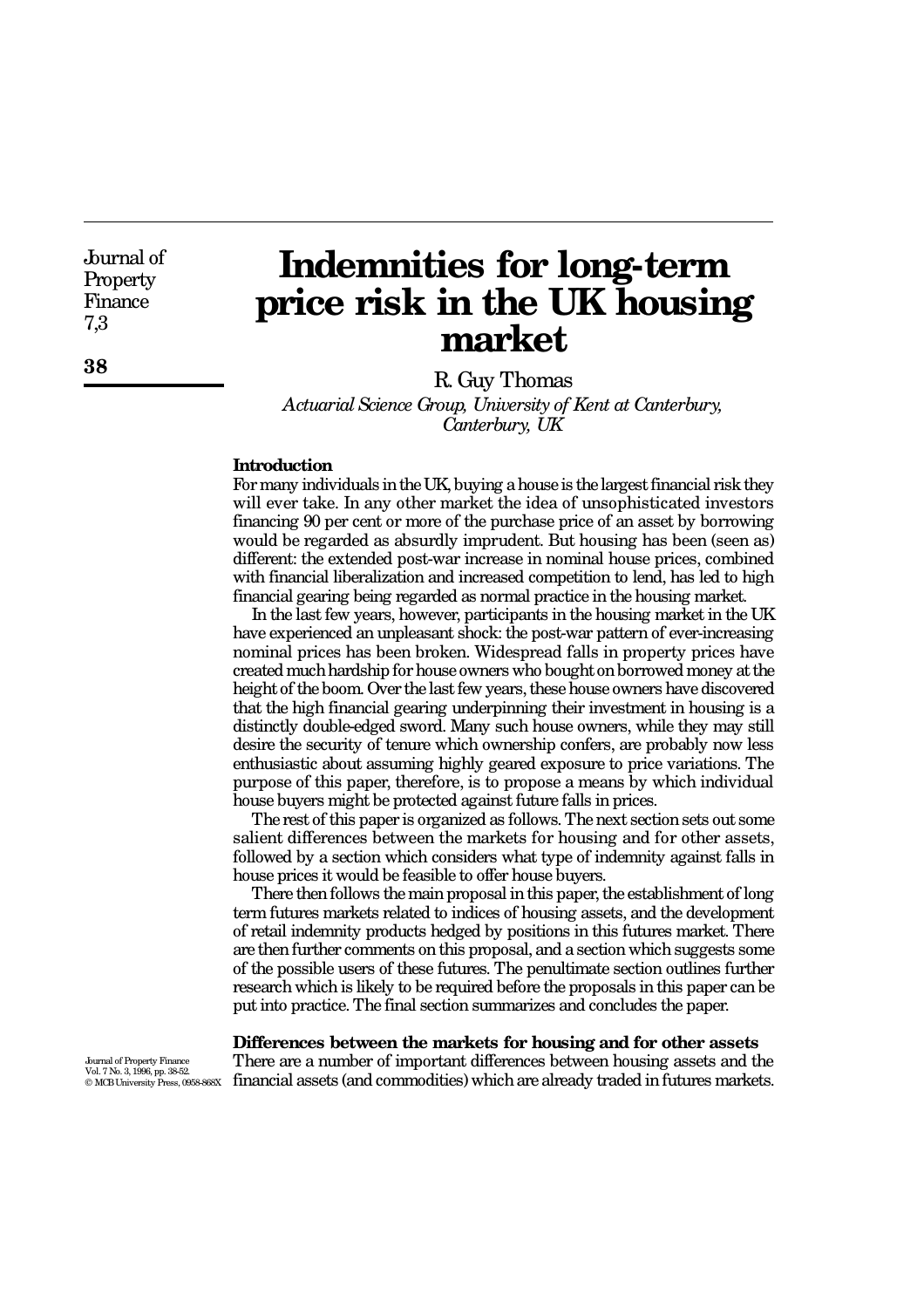Most financial and commodity markets are dominated by professional investors and traders. They are able to take a dispassionate view of price prospects; they are as willing to sell the asset as they are to buy; they are able to change their minds within very short timescales; and having decided to sell or to buy, they can implement those decisions very quickly. Such professional investors are almost entirely absent from the housing market, which consists of millions of small-scale participants who are putting most of their wealth at risk in the trading process. Most of these participants are not able to learn from experience to any significant degree, because they make only a limited number of transactions over a lifetime. The prices at which transactions take place are not published, so that it is always difficult to assess the state of the market.

The absence of well-informed, professional investors from the housing market seems likely to be an obstacle to rational pricing. One of the advantages of a futures market is that it would provide a convenient way for professional investors to participate in the housing market, without the administrative complications associated with actual ownership of property.

The housing market is also complicated by other emotions largely absent from financial markets: a house is not just a speculative asset but a home. The result is that while the owner of a house very often sees it as "an investment" as well as a home, it is difficult to treat the asset in the same dispassionate way as other assets. To some extent, these emotions may arise from a confusion between two aspects of home ownership: security of tenure, and exposure to price changes. The first is probably desirable; the second is a double-edged sword.

The housing market in England and Wales has an unusual (and muchcriticized) system of trading involving non-binding forward sales and purchases. In times of rapidly changing prices, this system encourages buyers or sellers to renege on the non-binding agreements. This behaviour is popularly referred to as "gazumping" for buyers or "gazundering" for sellers.

One of the reasons for the system of non-binding forward sales is that all transactions in the housing market are on a "matched bargain" basis: a house can generally be sold only if and when a buyer who wishes to live in the house is found. There are no organizations fulfilling a market-making role, and almost no professional dealers or speculators. These features mean that the market is relatively illiquid. They may also have the effect of making prices "sticky downwards": rather than prices falling to the level which clears the market, the volume of transactions tends to fall. This may be because individuals selling their homes generally lack the expertise and dispassionate judgement of professional traders, and are therefore reluctant to recognize falls in value. "Sticky downwards" prices have the unfortunate result that when price declines finally do occur, a large number of transactions are likely to have been made at close to peak prices.

Possibly as a consequence of the absence of professional investors in the market, changes in house prices exhibit high autocorrelation; this has been a consistent finding in studies from several countries, including the USA, Norway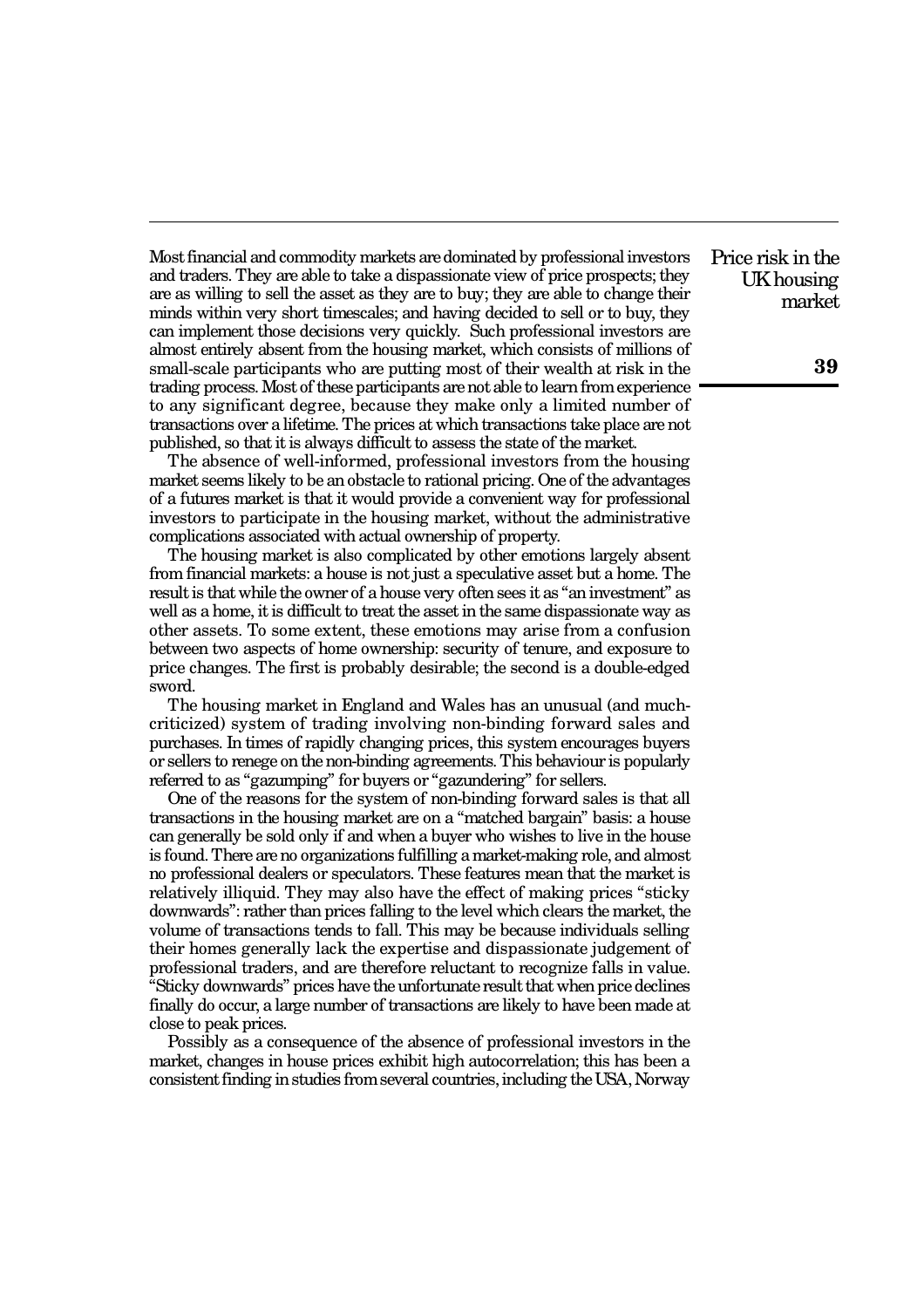**40**

and Japan (Case and Shiller, 1989; Ito and Hirono, 1993; Nordvik, 1995). Price expectations appear to be formed through an extrapolation of past trends rather than through any process based on economic fundamentals or demographic trends (Nordvik, 1995). Price trends therefore persist to a greater extent than in financial markets, in which prices are typically observed to be "random walks", at least over short intervals.

Speculative markets in general are subject to periodic booms and busts. But there are reasons for regarding such cyclical behaviour as particularly damaging in the case of housing. Most participants in the housing market are highly geared and have a very high proportion of their wealth invested in housing. The impact of cyclical behaviour may therefore be more pervasive than booms and busts in other markets. Also, the dual role of housing as shelter and as a form of investment means that booms and busts may have more direct and extensive social costs than in other markets.

#### **Indemnities for property prices**

What could be done to mitigate the undesirable features of the UK housing market which have been outlined above? The proposal of this paper is that arrangements should be made for the financial risk of house ownership to be passed on by the owner to an institution more capable of sustaining the risk. In other words, at the same time as taking out a mortgage, the house owner would buy a policy providing an indemnity against falls in market value. From the house owner's viewpoint, the ideal policy would pay out any shortfall in the resale price as compared with the original purchase price, on the sale of the house at any time during the term of the mortgage. Effectively this would be a put option on the value of the house. The policy could be paid for either by recurrent annual premiums or by a single premium; the latter would probably be more suitable, as it would avoid the problem of "selective lapses" (that is, the tendency of policyholders to discontinue premium payments when house prices have risen).

It would not be viable to provide an indemnity against falls in value of a specific house, for two reasons. First, there is the problem of moral hazard: an indemnity against falls in the value of a particular house would be a disincentive to the policyholder to maintain the house, and to achieve the best possible price on resale. Second, there is the problem of price discovery: professional valuation of a single house is a subjective matter; actual sales are infrequent; and the price agreed would be vulnerable to manipulation motivated by the existence of the insurance policy. These problems could be alleviated by the use of policies with a percentage deductible, but the problem would remain to some extent. However, it should be viable to offer indemnities against a fall in house prices in general, as measured by national or regional indices of house prices, rather than against a fall in the price of a particular house. Home owners who had purchased such an indemnity would have an incentive to sell in a depressed housing market, although the extent of this incentive would be mitigated by any deductible applied to the policy. In effect, the indemnity gives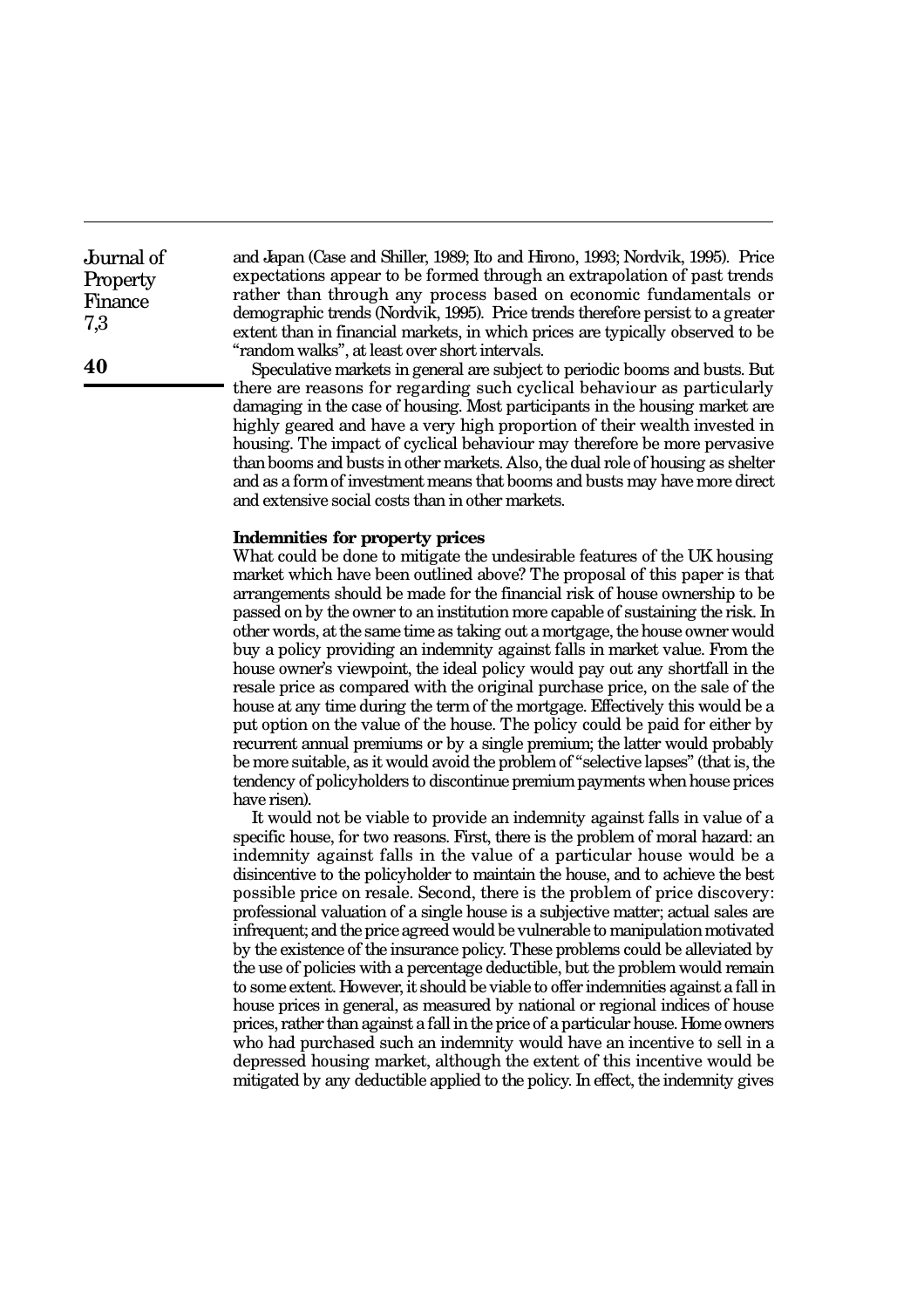them a put option on a price index. However, this option differs from most financial options in that it has high costs of exercise: it can be exercised only by the (costly, time-consuming, disruptive) process of selling one's house. In pricing the put option, allowance would need to be made for the extent to which the financial and social costs of moving house inhibit exercise of the option. We might call this factor "customer inertia". (The pricing problem has some similarity to the pricing of securitized mortgage products in the USA, for which the anticipated customer inertia factor is the failure of some mortgage customers to remortgage in response to falls in interest rates.)

It could be argued that the pricing problem would be simplified if house owners did not have to sell their houses in order to collect a payout, i.e. the terms of the policy should be that it will pay out at the end of a fixed term irrespective of whether the house is sold. However, this approach would probably be less attractive to insurers, and so such policy terms seems less likely to be successful in practice than terms which pay out only on the sale of the house.

Colloquially, such a policy might well be referred to as a "house price insurance". From the viewpoint of the policyholder, it is indeed analogous to an insurance policy, and previous authors (Gemmill, 1990; Shiller, 1993a), have used the term "insurance". However, from the viewpoint of an institution selling such policies, the portfolio would be fundamentally different from conventional insurances such as life insurance, motor insurance etc. in that there would not be a pooling of independent risks. The risks for different policies would be highly correlated, and so there would be little or no proportionate reduction in the overall risk of the portfolio as the number of policies increased. What is being proposed is not a pooling of risk but a transfer of risk away from individuals to institutions which are willing to bear the risk – at a price. It is therefore more appropriate to refer to indemnities rather than the insurance policies. This terminology is also consistent with that already used for mortgage indemnity guarantee policies, which offer a benefit somewhat similar to that proposed here, but in more restricted circumstances: that is, they provide an indemnity for any shortfall between the sale price achieved and the outstanding mortgage loan in the event of the borrower's default.

How should such indemnities be priced? The macroeconomic risk against which the policy protects would affect all contemporaneous policyholders in a similar manner, so investigation of policyholders' individual circumstances is largely irrelevant. What is needed is a mechanism for discovering the price which attracts sufficient risk capital to provide the quantity of indemnity cover for which there is demand. Thus a market in which the house price risk can be traded is required. The next section introduces proposals for such a market.

#### **Perpetual claims and perpetual futures**

A market for the transfer of house price risk could be created by establishing a long-term futures market related to an index of housing assets. This would enable the institutions providing the retail indemnity products to lay off the price risk in the futures market. This would probably be done by buying put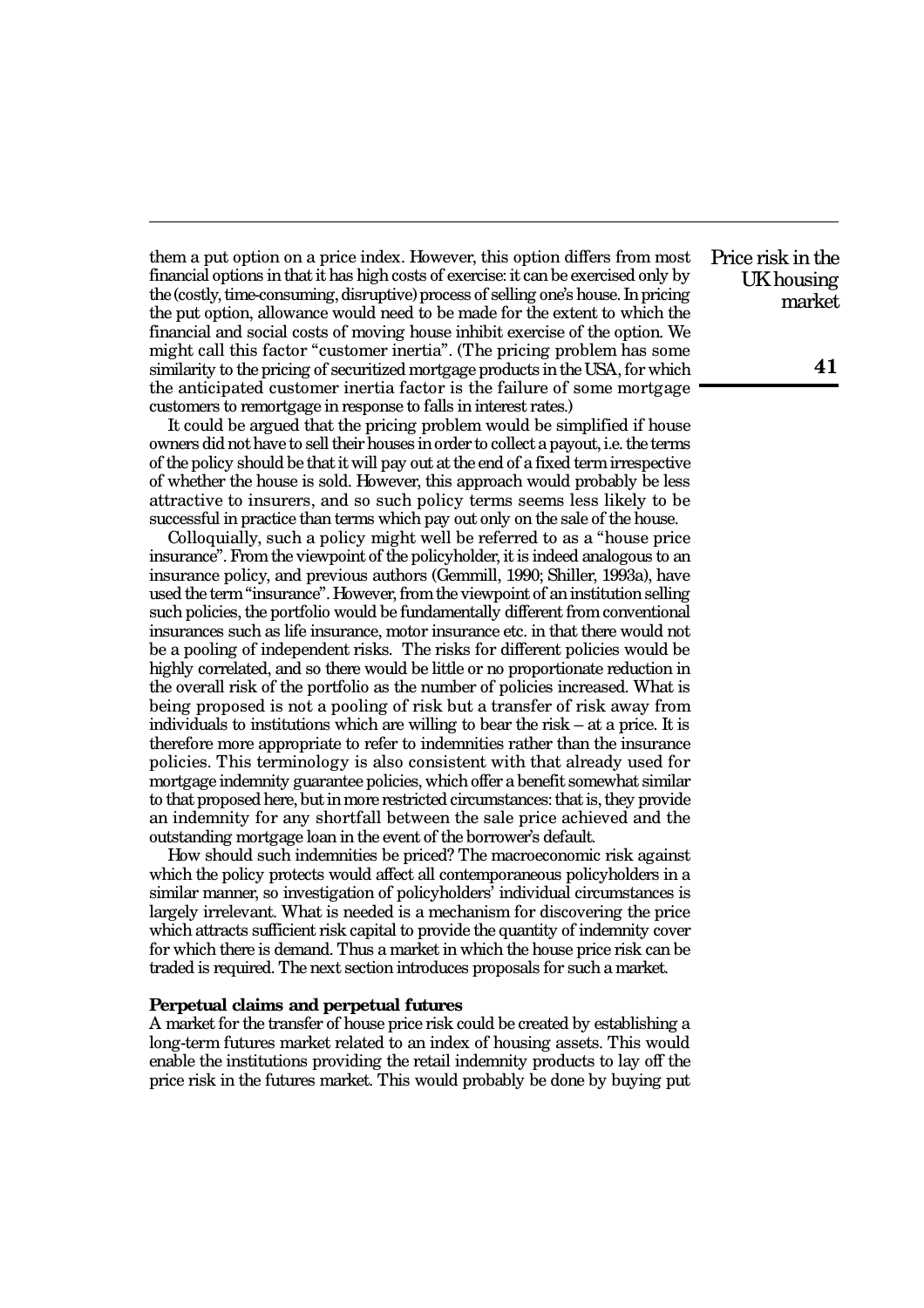**42**

options on the index – that is, the right, but not the obligation, to "sell" the index at a future date at a predetermined "strike price". (Note that this would allow the financial institution to hedge the price risk, but it would retain the risk associated with the unknown extent of the "customer inertia" factor referred to above.)

The price at which indemnity was offered would be determined largely by the price at which the risk could be hedged. The risk would ultimately be borne by traders in the futures market: the retail financial institution would just be collecting the margin between the price of the indemnity policy and the wholesale price of house price risk. The financial institutions most likely to be involved are probably those which have an interest in a vigorous housing market. Mortgage lenders are the most obvious candidates, although third parties such as conventional insurance companies might well have a role to play.

Our proposal is different to the futures on the Halifax Price Index proposed by Gemmill (1990) in that our proposal is for *long-term* futures. Gemmill envisaged futures with a maximum duration of two years: the main purpose was to provide a mechanism for indemnities against short-term changes in value, thus alleviating the problem of gazumping, which was of contemporary concern in the boom conditions of the late 1980s. Our present objective is to create a means of mitigating long-term changes in value. Note that holding and periodically rolling over a position in a short-term derivative would not achieve this objective reliably. The high autocorrelation of changes in house prices means that price changes over short terms are to some extent predictable, and so a short-term future would anticipate these changes, and therefore be of little use for hedging purposes.

The somewhat imprecise notion of long-term futures gives rise to the following questions. How long is long-term? What range of contract terms do we need? If we have a wide range of terms, will there be sufficient liquidity in all the terms? These questions can be side-stepped by initially diverting attention away from finite terms and considering instead contracts on perpetual streams of income, as proposed by Shiller (1993a; 1993b).

Shiller suggests two new types of financial instrument, perpetual claims and perpetual futures. The perpetual claim is the simpler concept, but the perpetual future might be more convenient for hedging purposes. The perpetual claim is a contract which pays a yield proportional to an index of income from housing assets, in perpetuity. It therefore has broadly the same financial implications as freehold ownership of housing assets. Perpetual claims effectively price a future cash flow, thus creating an asset value for the index of income. A perpetual claim differs from a conventional future in that its value at inception is not zero: to longs (those who have "bought" the contract), the perpetual claim is an asset, while to shorts (those who have "sold" the contract), a perpetual claim is a liability.

An alternative type of contract, probably more useful for the purposes of hedging, is the perpetual future. Perpetual futures are similar to futures of finite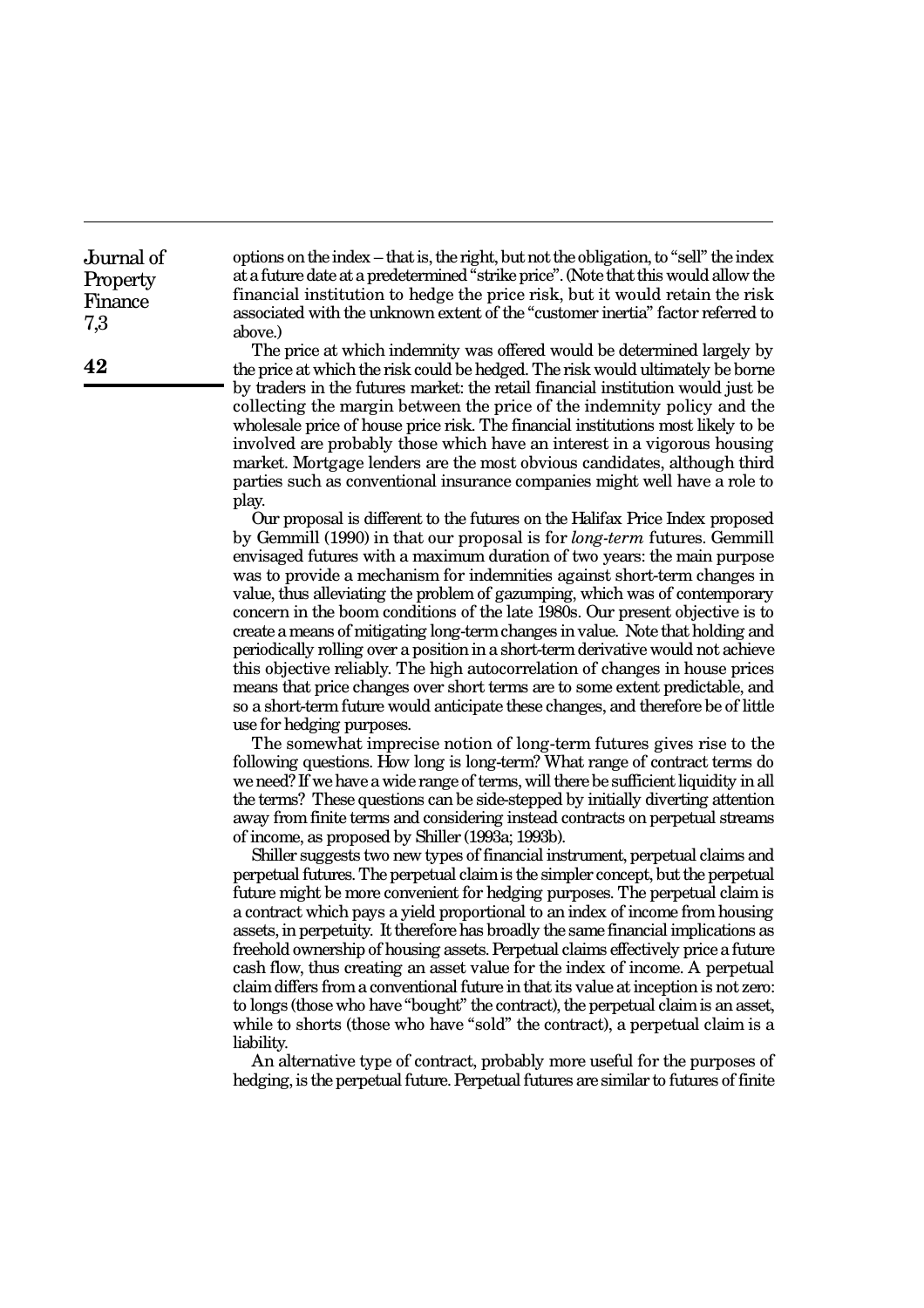term, in particular they have zero value at the time at which they are entered into. However, they differ from conventional futures in that they have no maturity date. Instead of a delivery of the underlying asset on maturity, the periodic resettlement (marking to market) includes an element relating to the comparative return on an alternative asset. A perpetual future is then defined as a contract (Shiller, 1993a, p. 42) under which the settlement from shorts to longs at time *t* is:

$$
s_t = (f_t - f_{t-1}) + (d_t - r_{t-1}f_{t-1})
$$

where  $s_t$  is the settlement;  $f_t$  and  $f_{t-1}$  are the futures prices at time  $t$  and  $t-1$  $\text{respectively}; r_{t-1} \text{ is the return from } t-1 \text{ to } t \text{ on an alternative asset (e.g. risk-free})$ bonds); and  $d_t$  is the index of income received at time  $t$  on a perpetual claim, which is defined as above.

The first term above  $(f_t - f_{t-1})$  is identical to the periodic "marking to market" which is carried out for conventional futures of finite term: it represents the change in the market price of the perpetual future between time  $t - 1$  and time *t*. The second term  $(d_t - r_{t-1} f_{t-1})$  represents the difference between the income from housing assets, and the income from an alternative asset. Note that  $d_t$  will be zero on every day except when the income on the index is deemed to be payable. Thus the perpetual futures price will fall on income payment days, in the same way as (for example) share prices fall on ex-dividend days.

This second term appears unfamiliar, but a little thought shows that the theoretical pricing of conventional futures also depends on alternative asset. The argument underpinning theoretical pricing of conventional futures invariably makes reference to the risk-free interest rate, on which the deviation of the futures price from the cash price depends. The price may therefore be said to depend on the return on an alternative asset, namely a risk-free deposit.

Although we have mentioned risk-free bonds as a possible alternative asset in the pricing formula, this was only an example, not a specific requirement. It can be shown that if the alternative asset enjoys a liquid market, and zero transaction costs, the particular choice of alternative asset has no effect on the price of  $f_t$  of the perpetual future (Shiller, 1993a, Appendix 1, ch. 3). In practice, risk-free bonds (e.g. govemment stock) would probably come closest to fulfilling the "liquid market and zero transaction costs" criteria.

Another way of looking at the second term  $(d_t - r_{t-1}f_{t-1})$  in the pricing formula is to see it as a swap of one income flow (the income represented by the index) for another income flow (the income from holding the alternative asset). This means that while the choice of alternative asset has no effect on  $f_t$  under the assumptions above, the choice is in practice not irrelevant, because it determines the return for which hedgers swap the income represented by the index. Risk-free index-linked bonds (e.g. index-linked gilts in the UK) might be a particularly appropriate choice, since this would allow real, rather than nominal,values to be hedged.

Appendix 1 shows an illustrative example of the pricing mechanism outlined above.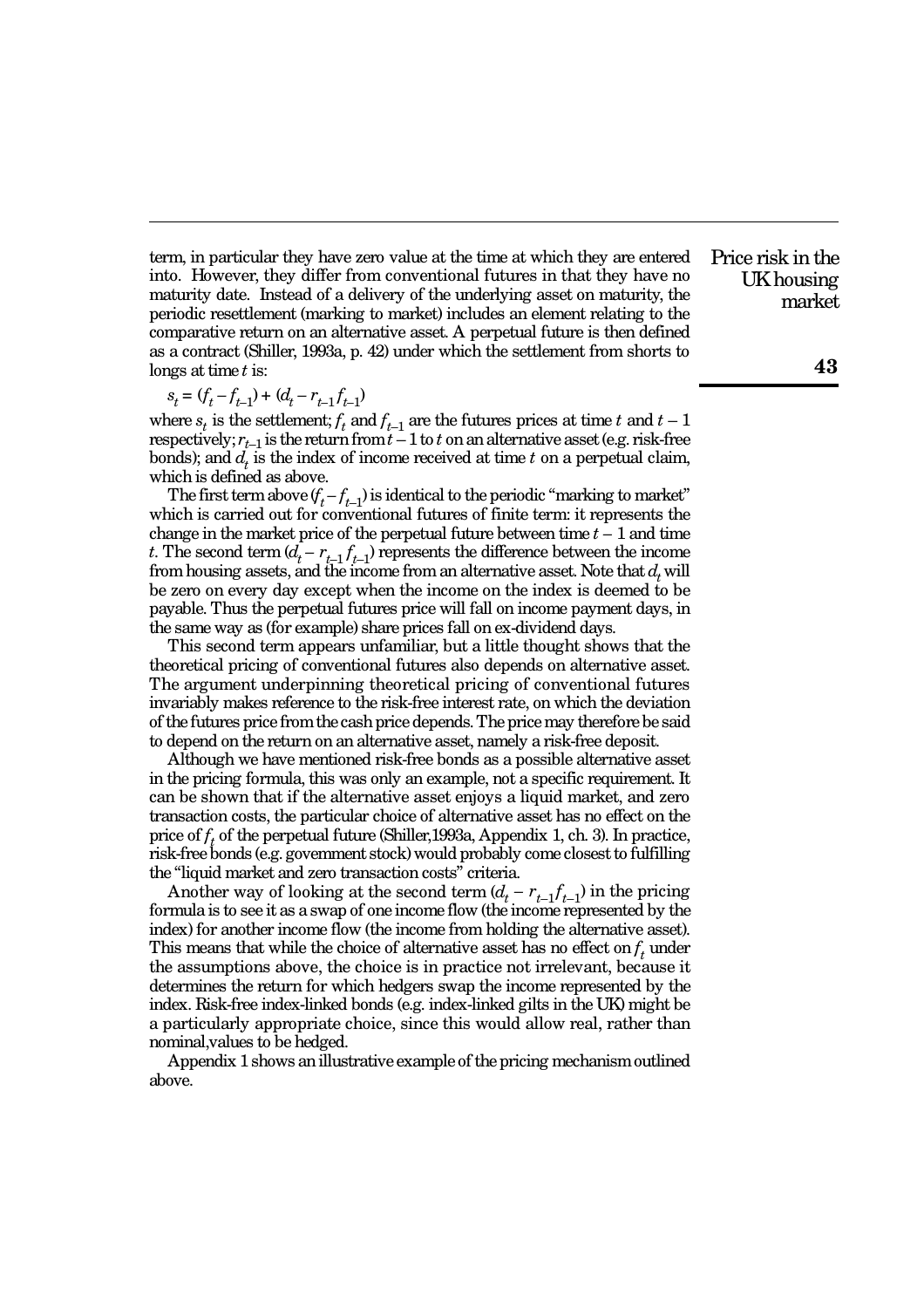**44**

Appendix 2 explains why the price  $f_t$  of a perpetual future is expected to tend to track the market value of the corresponding perpetual claim. While the prices of the two instruments are expected to be similar, the advantage of the perpetual future for hedging purposes is that no payment is needed when the contract begins (apart from some small margin payment as required by the futures exchange for prudential reasons). Money changes hands only to the extent required by the periodic marking to market of the open contract.

Note that it is not necessary for any institution to create the perpetual claim, by guaranteeing to make payments of income on the index in perpetuity. It is sufficient that a futures exchange establishes and enforces daily mark-tomarket and margining requirements for the perpetual future, and that an index of income on a notional perpetual claim is available. Provided that the market has confidence in these arrangements, the perpetual claim need not be traded, and can remain entirely notional.

At present the broad-based indices of income on perpetual claims on housing assets which would be required for the pricing of perpetual futures are not available. However, the advent of housing investment trusts, as proposed in the housing white paper published by the UK government in June 1995 (Department of the Environment, 1995) will give rise to observable, broadlybased income streams from letting residential property. The rental streams for different quoted companies would be combined to form an income index, in a similar manner to existing yield indices for income from other assets (e.g. quoted shares). In one respect an index of rental income is less problematic than existing indices of capital values: the rent on any given house is observed regularly, but the capital value of any given house is not. (Another possible source of index data is the *Joseph Rowntree Index of Private Rents and Yields* (Rhodes and Kemp, 1996).)

In view of the differences between house price movements in different regions of the UK (Drake, 1995) which have been quite marked in some periods, it would be desirable to have separate perpetual futures contracts for different regions (e.g. South-east England, Scotland, Northern Ireland, etc.). A further development would be to have separate indices for different types of properties (e.g. apartments, terraced, detached) in each area. Diversification across the regions and across types of houses could reduce the overall risk for insurers and participants in the futures markets. It would be possible for traders to take positions in the relative movement of prices in different regions and in different types of houses. However, it seems unlikely that adequate liquidity could be generated in such an array of contracts in the early stages of a perpetual futures market: they would be more likely to be added at a later stage, when a notional contract had already become established.

Once a perpetual futures market had been set up, it would not be necessary to have an array of contracts of shorter duration. Hedging of commitments for finite terms could be achieved by a short position in the perpetual future combined with a forward contract to buy a perpetual future at the end of the required finite term. For example, the price risk of owning a house over the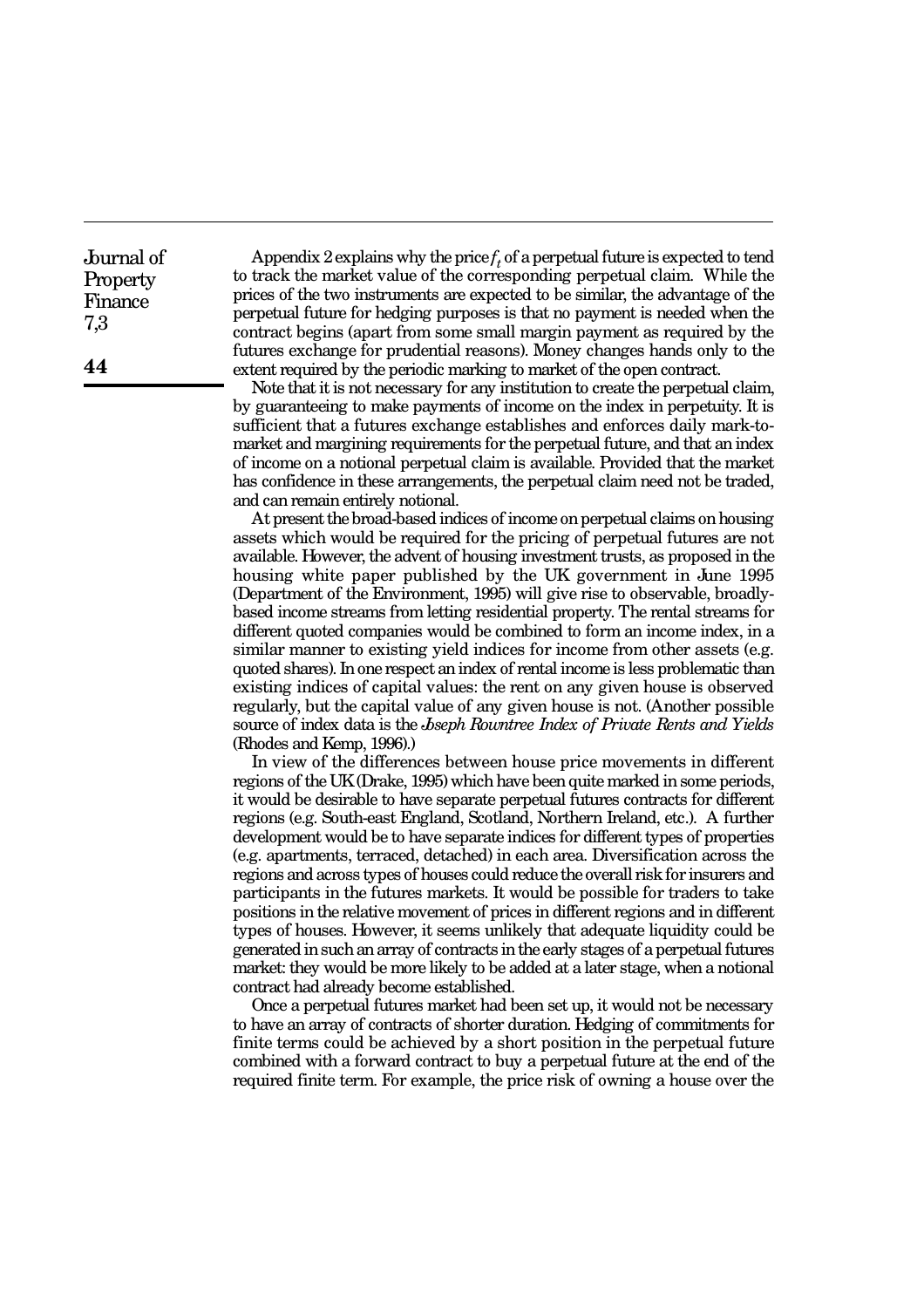25-year duration of a mortgage could be hedged by a short position in the perpetual future and a forward contract to buy the perpetual future at the end of 25 years. The forward contract would probably be written on an offexchange (over the counter) basis by a financial institution. House owners might well prefer to buy a policy of shorter term than their outstanding mortgage; if so, this could be hedged in a similar manner.

#### **Other comments**

*Comparison of perpetual claims with rental values*

The concept of a perpetual claim on a stream of rents may be related to the more familiar concept of rental value (that is, the income received from a property) by assuming a rental growth *g* per annum and a risk-adjusted discount rate *r* per annum. Then the price of the perpetual claim, say *P*, is related to the rental value, say *R* as follows:

$$
P = R \left( \frac{1+g}{1+r} \right) + \left( \frac{1+g}{1+r} \right)^2 + \dots \approx \frac{R}{r-g}.
$$

That is, the perpetual claim is equal to a perpetuity of the rental value discounted at the real risk-adjusted rate of discount, where "real" implies allowance for the growth in rental value.

#### *Comparison with guarantees on equity investment products*

As noted above, many people in the UK have most of their wealth invested in housing; certainly this is a more typical situation than to have most of one's wealth invested in the stock market. It is therefore ironic that equity investment products with "guarantees" based on the use of derivatives are already available, but there are no similar products for property. The reason is probably that derivative markets are well developed for equities, but are almost unheard of for property.

#### *Effect of house price futures on general price levels*

Would the existence of a futures market have any effect on the general level of house prices? To the extent that the futures market can be used to reduce the risk which holding housing assets entails, one would expect prices to increase as people become more willing to hold housing assets. Such an increase should not be seen as undesirable; it would reflect a genuine increase in the wealth of society resulting from more effective arrangements for risk management.

However, the introduction of a futures market could also draw in a new class of professional investors, whose motives would differ from those of owneroccupiers. It is possible that speculative forces unleashed by the new market could result in more volatile prices. Theoretical models of the effect of the introduction of a futures market on volatility in the cash market are inconclusive on this point, because small changes in the model result in opposite conclusions (Chari *et al.,* 1990). Empirical studies have been carried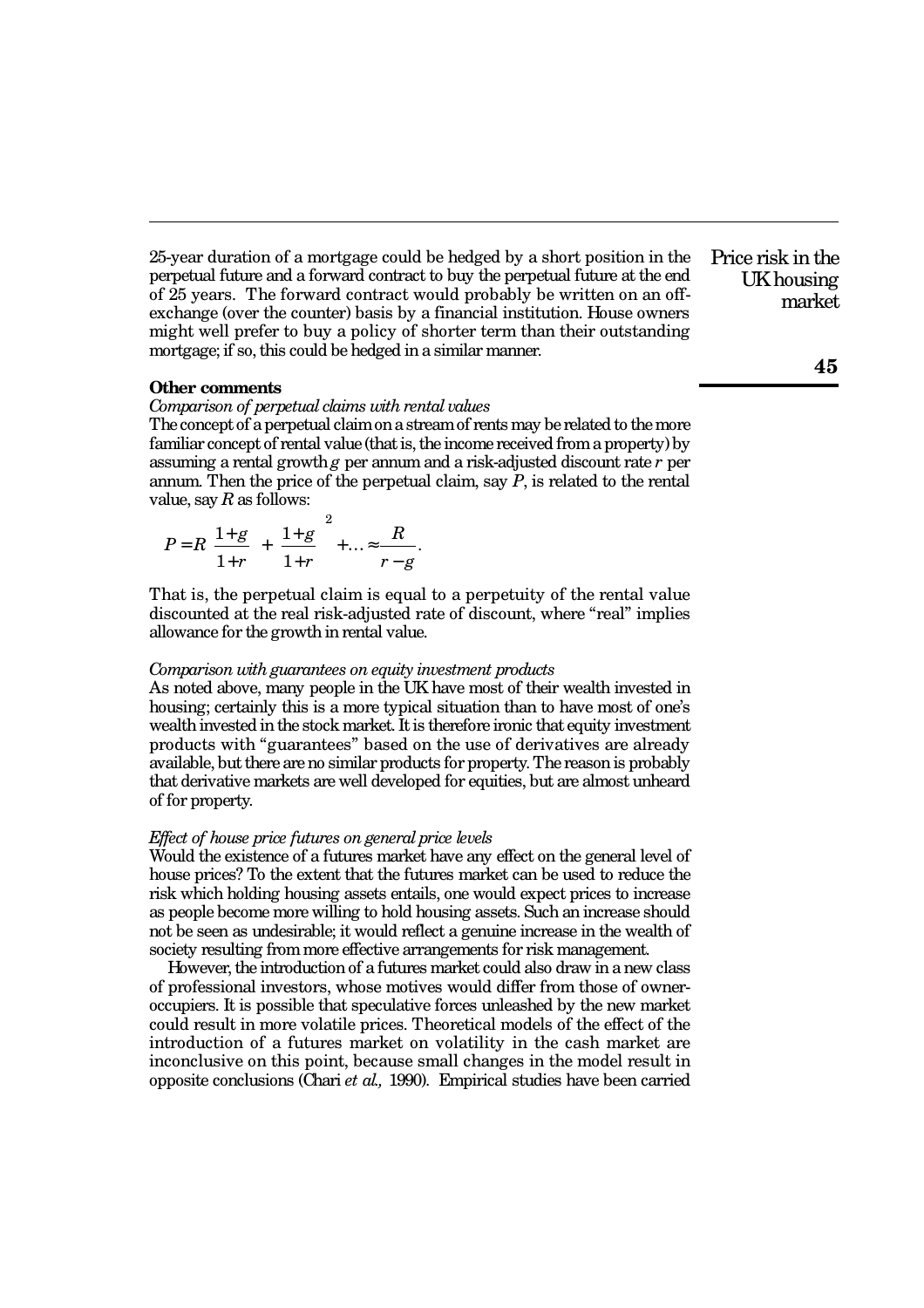**46**

out for many futures markets, but these are also inconclusive overall (Sutcliffe, 1993).

#### *Possible problems*

One concern is whether the indemnity policies proposed here could be made available at a price which house buyers find acceptable. We will not be able to calculate actual premiums until further data-based investigations (suggested later in this paper) have been carried out. However, we can say that if the futures price was such as to imply falling property values in future years, or if the expected volatility of the house price index was high, then the derivatives which insurers would need to buy or replicate in order to hedge indemnity policies on house prices would be expensive, and this high cost would be passed on to house buyers in the price of retail indemnity policies. But in that case, the high price of the policies would act as a warning to house buyers that professional investors considered housing overpriced (or prone to high price volatility). Bearing in mind that it would be reasonable for individuals to be more risk averse than large financial institutions, house buyers would be well advised to heed this warning. Thus creation of the futures market can be seen as a way of increasing the influence of expert judgment in the housing market, thereby facilitating the setting of prices in a more rational manner.

Another concern with the proposals in this paper is default risk in the futures market. In order to minimise this risk, careful attention would need to be given to mark to market rules (i.e. paper losses or gains on long-term contracts would be payable in cash on a regular basis). It would be desirable for the market to be set up under the auspices of a well-established and respected futures exchange.

Given the novelty of perpetual futures and the lack of an easily observable corresponding "cash" price (i.e. the perpetual claim), there will be much greater uncertainty about the initial market price than with conventional limited-term futures (for which prices are constrained by no-arbitrage conditions relative to an easily observable cash price). The uncertainty is rather similar to that which pertains to the appropriate offer price for the flotation of a company on the Stock Exchange, and some of the procedures used in underwriting such issues may be adopted here. For example, publicity programmes by underwriters (or in this case, the futures exchange) and assessment of initial interest by the underwriters help to gauge the appropriate initial price (Shiller, 1993b).

A more general concern is that a market in housing futures may not be a natural market in the sense of having a large number of market participants who have "natural" reasons to buy or to sell. The natural sellers are the insurance companies or other financial institutions which have portfolios of indemnity policies to hedge. Some other possible participants are discussed in the next section, but most appear to be more likely to be sellers than buyers.

However, securitized investments in residential property should be of interest to institutional investors as an additional asset class for long term investment. Modern portfolio theory suggests that it is generally advantageous for investors to diversify their investments across countries and across the various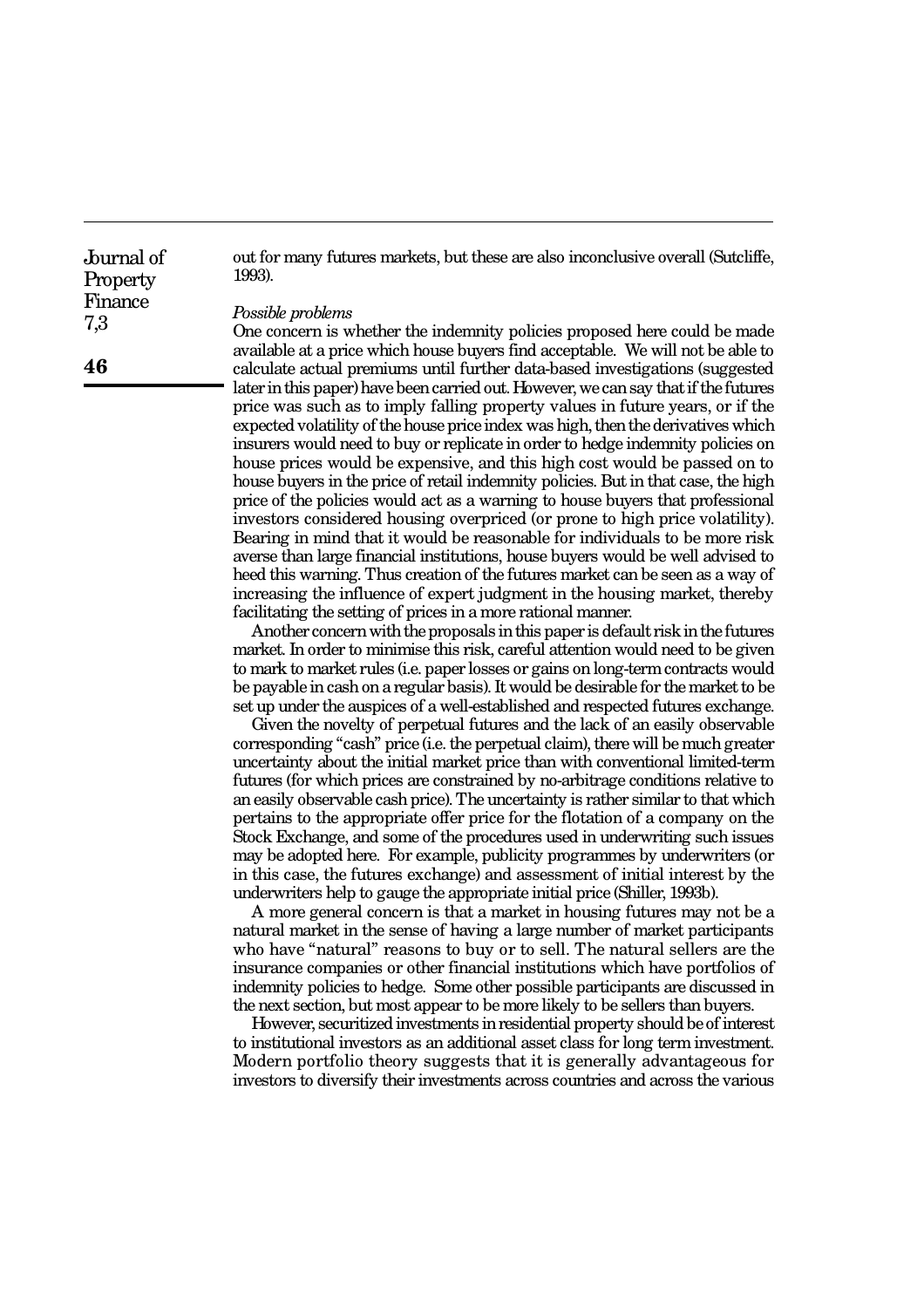asset classes such as equities, bonds, etc.; recent studies have confirmed that benefits can be obtained by adding further classes of investment (eg. commodities) to a portfolio (Ankrim and Hensel, 1993; Shimko and Masters, 1994; Strongin and Cohen, 1994). Traditionally, residential property has been seen as unsuitable for institutional portfolios, largely because of the practical complications involved in managing a large number of individual tenancies. Securitized investments such as perpetual claims and perpetual futures avoid these complications, and should therefore be a practical long-term holding for institutional investors. Perpetual instruments are also much more suitable for long-term investors than conventional derivatives with relatively short fixed terms, because the price risk and transaction costs of rollovers are eliminated.

It is also interesting to note that the housing market in the UK has been estimated to have a capital value of around £1,000bn (Collett, 1996), which make it the largest capital market in the UK. Thus currently we have the very strange situation that institutional investors are ignoring the asset class that is the largest by value available to them in the UK.

In addition to long term institutional investors, a successful derivatives contract also depends on speculators to supply short-term liquidity. In order to attract speculators some form of incentive may be necessary, for example, a fiscal incentive. One possibility could be to exempt gains on futures trading from all taxation. This would be analogous to the capital gains tax exemption currently enjoyed by owner occupiers, and the similar exemption which has been proposed for housing investment trusts (HMSO, 1995).

It is unlikely that the indemnity policies outlined in this article can become established without the development of the corresponding futures market. Unfortunately this could take several years, and a previous attempt following a proposal by Miller (1989) was not successful. Although the contract was dogged by a regulatory scandal (*Futures and Options World,* 1991) the more fundamental reason for its failure was probably the novelty for institutional investors of the idea of any sort of residential property investment. Residential property has long been neglected by institutional investors, because of the lack of liquidity and tenure problems in the cash market. They were therefore not particularly interested in the facility to take positions in future prices.

However, if institutions were underwriting the retail indemnity products described above, they would have a clear need to hedge these policies; futures on indices of housing assets are the obvious means of achieving this.

The interdependence of demand for futures on housing assets and the proposed retail indemnity policies could be seen as a "Catch 22": neither market is likely to prosper until the other one has done so. Some external stimulus may be needed to create conditions favourable to the establishment of one or other of the markets. One possibility is some fiscal concession which makes the proposed futures more attractive to institutions. Another possibility is that increasing acceptance and usage of derivatives on property indices generally may lead to derivatives on residential property being seen as a natural extension of other markets. In this respect, it is encouraging to note the recent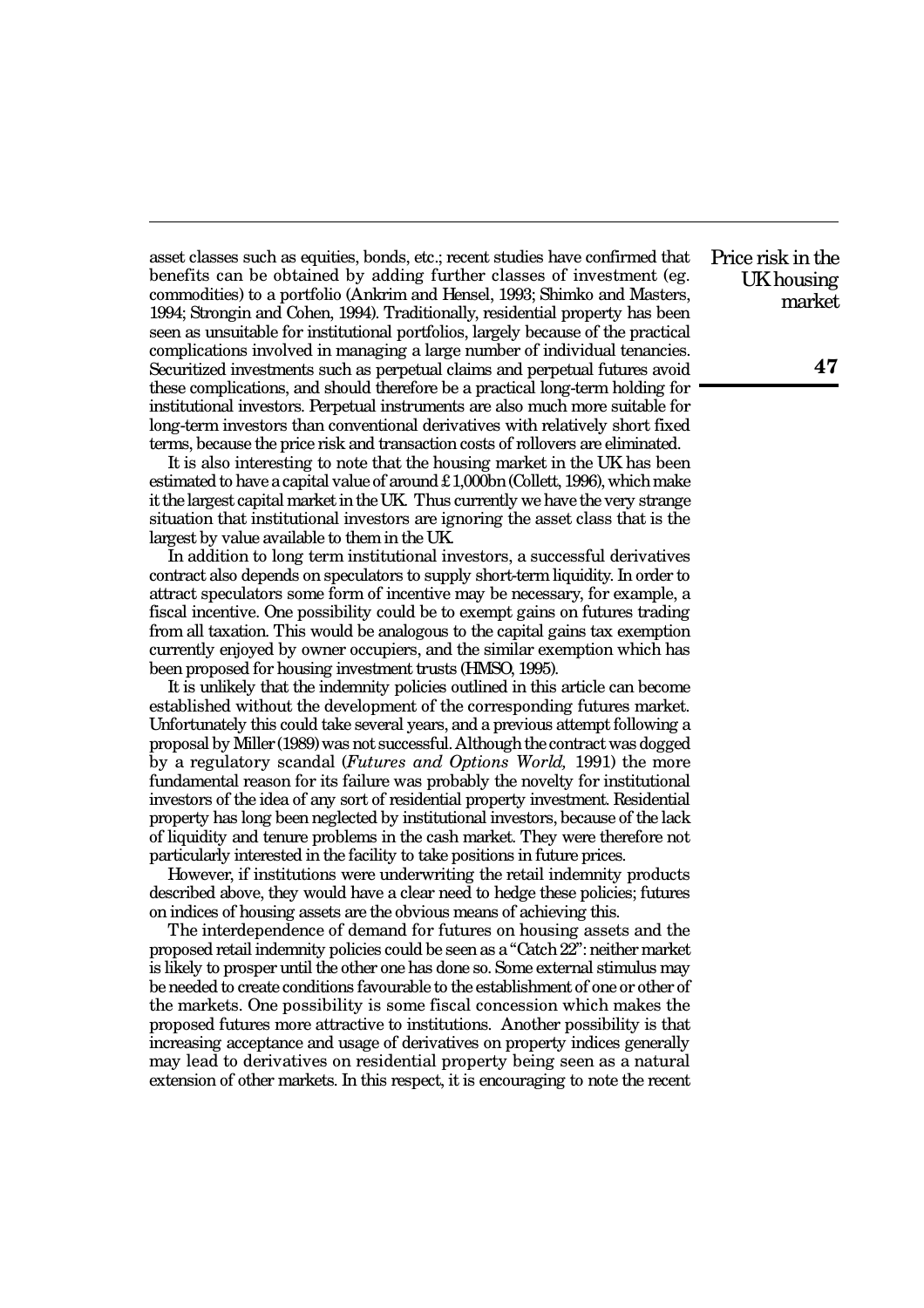**48**

proposals by a group of UK institutions to establish a Real Estate Index Market (REIM). (This will be a market for the trading of derivatives linked to the Investment Property Databank (IPD) indices of returns on various categories of property; residential property is not included (*Financial Times*, 1996).)

#### **Other possible users of futures on indices of housing assets**

Apart from house owners wishing to protect themselves (through intermediary financial institutions) against a fall in the general level of house prices, there are other possible users of futures on indices of housing assets (Gemmill, 1990, pp. 201-2). For example, builders may wish to hedge profits on houses due to be completed in several months' time. This may mitigate boom-bust effects arising from the time lag between new housing starts and the marketing of finished houses.

Expatriates could use futures to keep a stake in the UK property market in preparation for their return, as could young people who are not yet ready to buy a house but fear being left behind by a property price boom. A person holding two houses, with a bridging loan, could hedge the price of the house he or she is trying to sell.

From the viewpoint of financial institutions, a conventional mortgage indemnity guarantee policy can be seen as a more restricted version of the indemnity contracts proposed here, with payout limited to particular circumstances (borrower default with sale proceeds less than the outstanding loan). Futures on indices of housing assets could be of value in hedging and pricing these policies, assuming that suitable allowance was also made for other factors which affect the probability of borrower default.

The futures contract could also facilitate the operation of "chain-breaking" services (more accurately, chain-mending): the chain-mender could offset its price risk by an appropriate futures position. To put this idea in another way, estate agents could act as principals rather than agents. They would, of course, need to be adequately capitalized to fulfil this role (although the price risk on a nationally diversified hedged portfolio should be minimal, so that the capital requirements need not be as onerous as they might at first appear).

#### **Further research**

A substantial amount of further work is likely to be necessary before the above proposals can be put into practice. Further work is planned in two main areas: the theoretical pricing of forward contracts and options on perpetual futures; and models for changes over time in the rental income earned from housing assets.

With regard to theoretical pricing of forwards and options, it may be possible to adapt some of the methodology underlying the pricing of forwards and options on other assets.

However, this methodology relies on an arbitrage-free condition linking prices in the spot market and the forward contract on its maturity date. In addition to no-arbitrage conditions, conventional methods of options pricing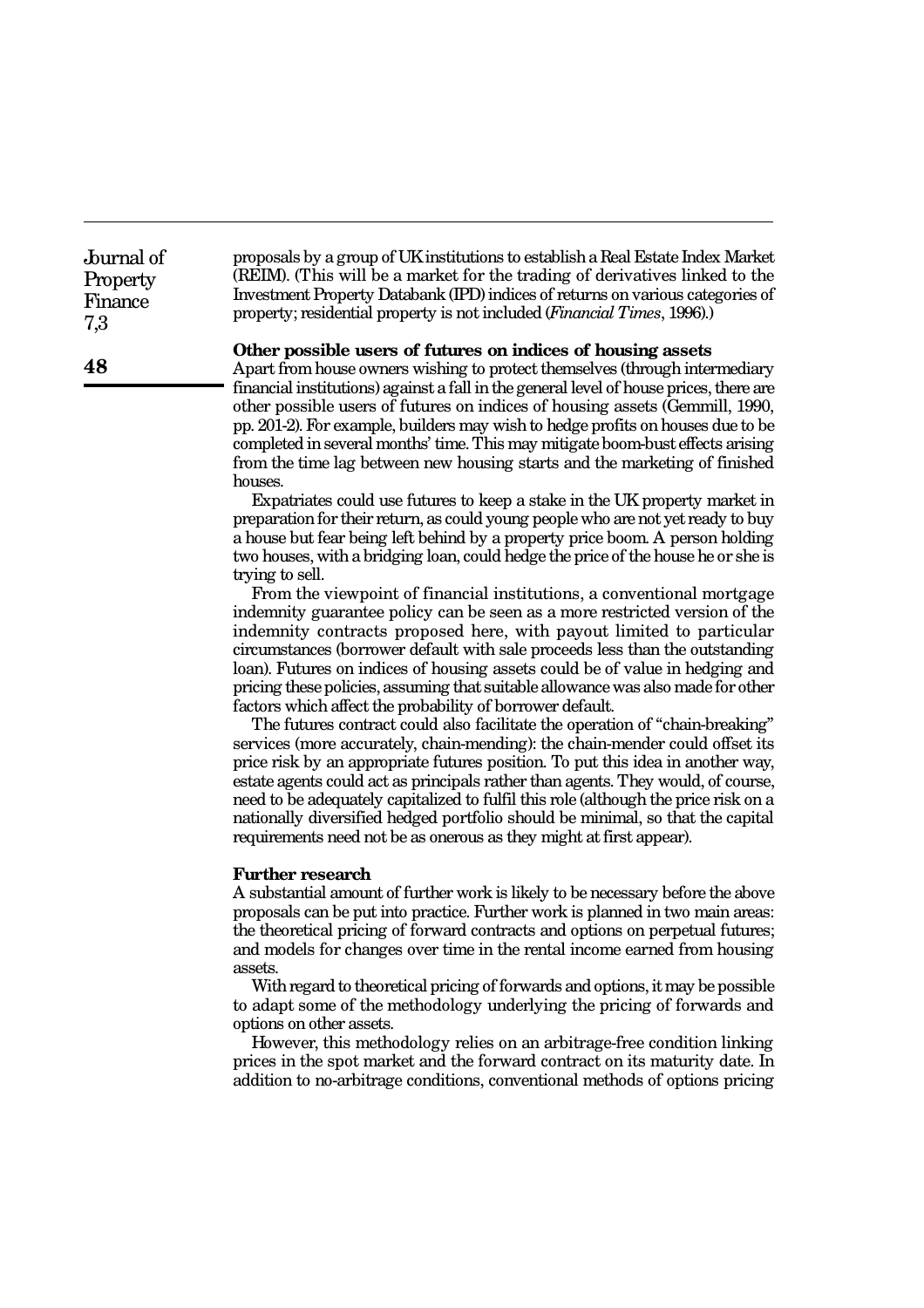depend heavily on the assumption that price changes are random walks, which allows the variance of price changes to be scaled up or down in proportion to the finite term of the contract concerned. It is not immediately obvious how this framework can be adapted to the case of perpetual futures on indices of housing assets, which would have no finite term and where (because of extrapolative expectations) the price of the underlying asset is not likely to be a random walk; some alternative approach seems likely to be necessary. In the absence of noarbitrage arguments and random walks, it may be worth seeking inspiration in some of the earlier attempts at option pricing (for example, Boness, 1964; Samuelson, 1965; Sprenkle, 1964)

As regards models for the changes in rental income over time, the main problem is likely to be scarcity of data. Price data for housing are generally for capital values rather than rental incomes. One starting point is previous estimates of rental incomes on assured tenancies under the Business Expansion Scheme (Best *et al.*, 1992). Observations of the yields on housing investment trusts (Department of the Environment, 1995) and the newly established *Joseph Rowntree Foundation Index of the Private Rents and Yields* (Rhodes and Kemp, 1996) may also be of assistance.

#### **Summary and conclusions**

In the last few years, the highly geared financial risk borne by most house buyers in the UK has exacted a high social cost. This paper has outlined a means by which the risk could be transferred to financial institutions which are better able to sustain the risk – at a price. This would involve financial institutions (probably, but not necessarily, mortgage lenders or insurance companies) offering retail products which indemnified house owners against falls in a general index of house prices. The policies would probably provide for a percentage deductible of the loss to be paid by the policyholder. The event triggering a claim under the indemnity policy would be the sale of the house, at any time during the owner's mortgage term, for a price less than the owner's initial purchase price. The financial institution would probably hedge this product by means of positions in a futures market in indices of housing assets. The concept of perpetual futures, which allow house price risks of any term to be hedged without the transaction costs and price risk of periodically rolling over a position, has been outlined. Further work is planned on the pricing of forward contracts on perpetual futures and options on perpetual futures, and on applications of this work to calculate appropriate prices for indemnity contracts.

Another potential benefit of the introduction of futures on indices of housing assets is that it would provide a convenient means for professional investors to participate in the residential housing market. The entry of such investors may offset some of the problems caused by the predominance in the housing market of small-scale investors who have limited opportunity to develop market expertise, and whose judgement in the price-setting process is clouded by nonfinancial considerations. Portfolio theory suggests that institutional investors'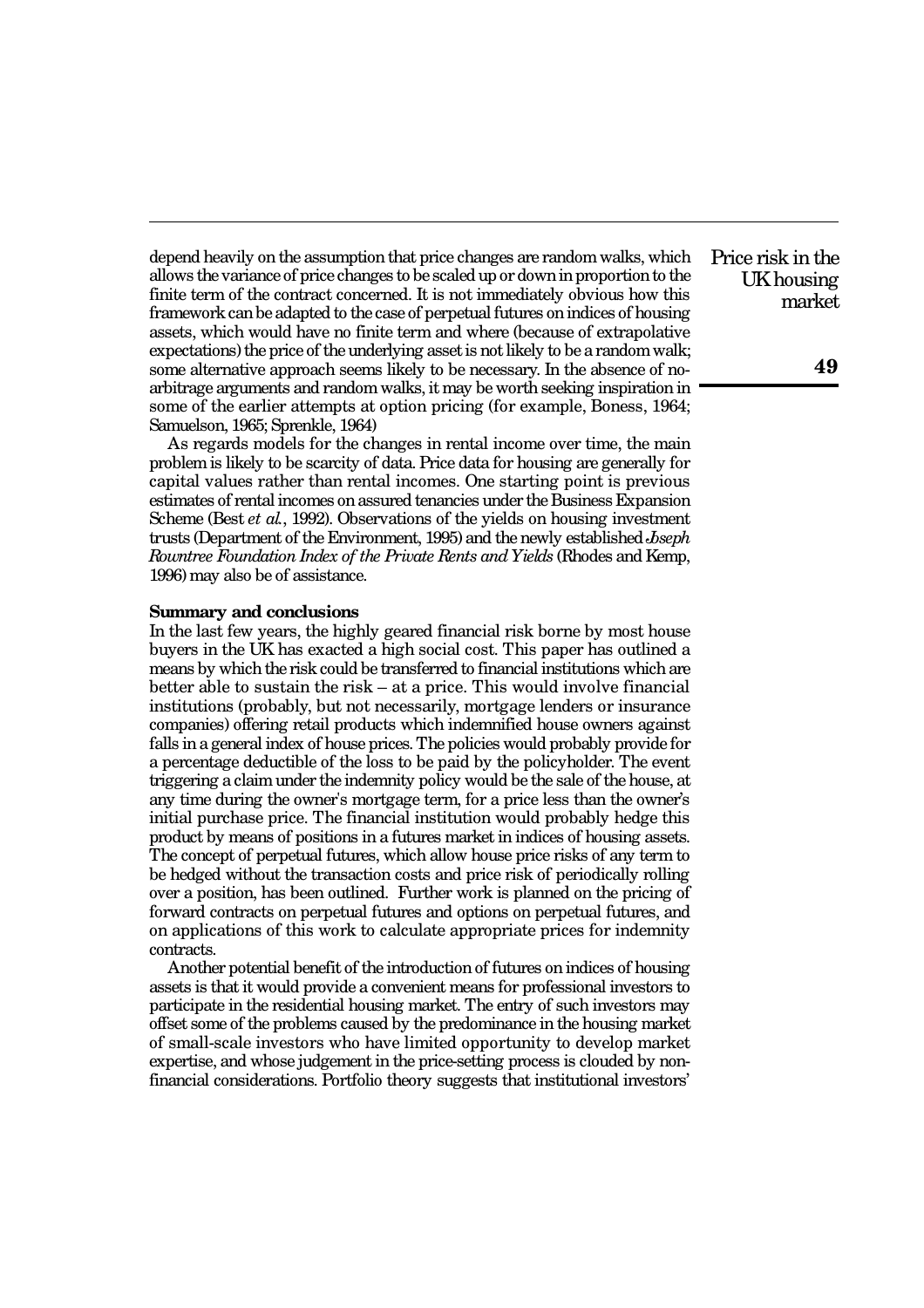**50**

should welcome the opportunity of another asset class into which they may conveniently diversify their assets. Perpetual futures are much more suitable for institutional investors' long-term holdings than conventional short-term derivatives, because the price risk and transaction costs of rolling over positions are eliminated.

The proposals in this paper are somewhat speculative, and many obstacles would need to be overcome before they could be put into practice. Some of these have been discussed under the heading "other comments". This paper is only the first step on what is likely to be a long journey towards practical implementation of these proposals.

The motivation for financial institutions to undertake this journey will depend on the likely interest from house buyers. For several decades up until the early 1990s, there would probably not have been much demand among house buyers for an indemnity product as described in this article, because of the perceived "one-way bet" which highly geared investment in housing promised. However, after the experience of substantial falls in the general level of house prices in recent years, and the consequential hardship, house buyers are likely to be more willing to pay for indemnities than they would have been in previous decades. It may therefore be particularly opportune for policymakers, the housing finance industry and the derivatives industry to consider the proposals outlined above.

#### **References**

- Ankrim, E. and Hensel, C. (1993), "Commodities in asset allocation: a real asset alternative to real estate?", *Financial Analysts Journal*, May/June.
- Best, R. *et al.* (1992), *The Future of Private Renting: Consensus and Action,* Joseph Rowntree Foundation, York.
- Boness, A.J. (1964), "Elements of a theory of stock option value", *Journal of Political Economy*, Vol. 72, pp. 163-75.
- Case, K.E. and Shiller, R.J. (1989), "The efficiency of the market for single family homes", *American Economic Review*, Vol. 79, pp. 125-37.
- Chari, V.V., Jagannathan, R. and Jones, L. (1990), "Price stability and futures trading in commodities", *Quarterly Journal of Economics*,Vol. 105 No. 2, pp. 527-34.
- Collett, A. (1996), "Property: housing as an investment", paper presented to National Association of Pension Funds Investment Conference, February 1996.
- Department of the Environment (1995), *Our Future Homes: Opportunity*, *Choice, Response,* Cmd 2901, HMSO, London.
- Drake, L. (1995), "Testing for convergence between UK regional house prices", *Regional Studies,* Vol. 29, No. 4, pp. 357-65.
- *Financial Times* (1996), "Investors plan property derivatives market", 5 February.
- *Futures and Options World* (1991), "FOX on the rocks" and "FOX rocked by resignations", November, pp. 9-11.
- Gemmill, G. (1990), " Futures trading and finance in the housing market", *Journal of Property Finance*, Vol. 1 No. 2, pp. 196-207.
- Ito, T. and Hirono, K.N. (1993), "Efficiency of the Tokyo housing market", *Bank of Japan Monetary and Economic Studies*, Vol. 11, pp. 1-32.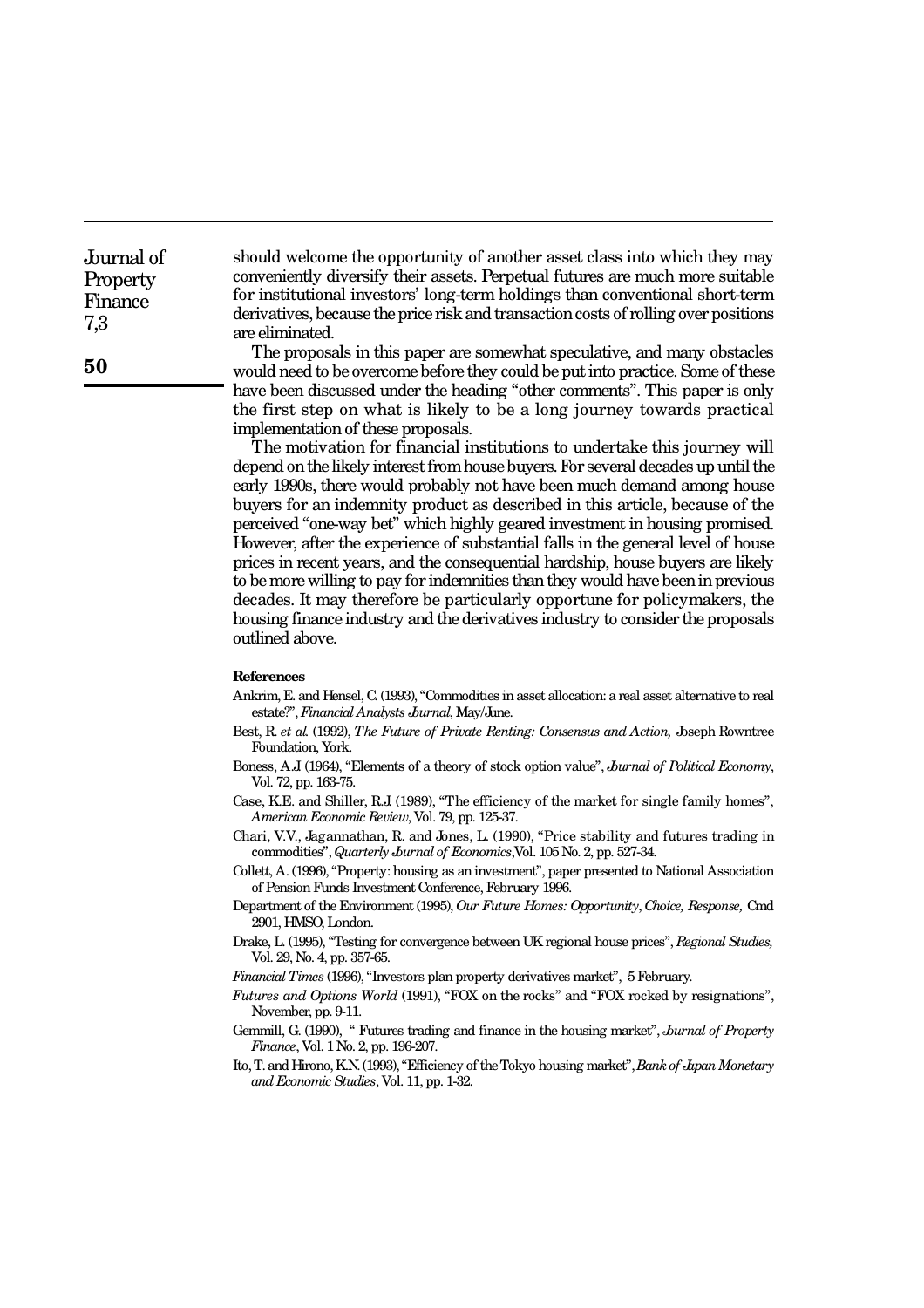| Miller, R. (1989), "Property price futures and options?", Futures and Options World, April, Price risk in the |                   |
|---------------------------------------------------------------------------------------------------------------|-------------------|
| pp 75-6.                                                                                                      | <b>IK</b> housing |

- Nordvik, V. (1995), "Prices and price expectations in the market for owner occupied housing", *Housing Studies*, Vol. 10 No. 3, pp. 365-80.
- Rhodes, D.J. and Kemp, P.A. (1996), *Joseph Rowntree Index of Private Rents and Yields,* Centre for Housing Policy, University of York.
- Samuelson, P.A. (1965), "Rational theory of warrant pricing", *Industrial Management Review*, Vol. 6, pp. 13-31.

Shiller, R.J. (1993a), *Macro Markets*, Oxford University Press, Oxford.

Shiller, R.J. (1993b), "Measuring asset values for cash settlement in derivatives markets: hedonic repeated measures indices and perpetual futures", *Journal of Finance*, Vol. 48, pp. 911-31.

Shimko, D. and Masters, B. (1994), "Commodities – a suitable asset class", *J.P. Morgan*, September. Sprenkle, C.M. (1964), "Warrant prices as indicators of expectations and preferences", *Yale*

*Economic Essays*, Vol. 1, pp 179-231.

Strongin, S. and Cohen, A.J. (1994), "The case for commodities", *Goldman Sachs*, September. Sutcliffe, C.M.S. (1993), *Stock Index Futures*, Chapman and Hall, London.

#### **Appendix 1. Pricing of perpetual future: example**

All figures in this example are purely illustrative.

*Time t –* 1

Price  $f_{t-1}$  of perpetual yield on index = 78

 $f_{t-1}$  represents the market's estimate of the capitalized value of the perpetual index income from an arbitrary unit of homogeneous housing assets.

*Time t*

Income received at time *t* on index of a perpetual claim on housing assets,  $d<sub>i</sub> = 7.0$ Price  $f_t$  of perpetual index income from one unit of housing assets =  $79.5$ Fince  $t_t$  or perpetual mass module from one time of housing assets  $\epsilon$  1.5.5<br>Return,  $r_{t-1}$ , on alternative asset held from time  $(t-1)$  to time  $t=5$  per cent Therefore settlement on future at time *t, s<sup>t</sup>*

 $=(f_t - f_{t-1}) + (d_t - r_{t-1} - f_{t-1})$ 

 $=(79.5 - 78) + (7.0 - 0.05(78))$ 

 $= 4.6.$ 

Therefore a payment of 4.6 is due from shorts to longs. This consists of two components: an "expectations" component,  $(f_t - f_{t-1})$ , reflecting a rise in the expected return from holding housing assets in perpetuity; a "dividend" component,  $(d_t - r_{t-1}f_{t-1})$ , reflecting the higher income over the last period on the perpetual claim on housing as compared with the alternative asset.

One rather strange feature of the pricing of perpetual futures is that because there is no arbitrage process which relates the futures price to the cash market, the expectations component of the price can be subject to "rational bubbles", in which the price *f t* gradually increases or decreases to an extreme value. The daily settlement  $s_t$  need not be unduly affected by such a movement in  $f_t$ , provided that the movement is at a steady rate. To see this, note that adding a term  $x_t$  to the futures price, where  $x_t$  is defined according to  $x_t = (1 + r_{t-1})x_{t-1}$ , has no effect on the settlement  $s_t$ . Algebraically, if we let  $s_t^*$  be the daily settlement under this condition, then

$$
s_t^* = \{f_t^* - f_{t-1}^* \} + \{d_t - r_{t-1}f_{t-1}^*\}
$$
  
\n
$$
= \{f_t + (1 + r_{t-1})x_{t-1}\} - (f_{t-1} + (1 + r_{t-2})x_{t-2}\}
$$
  
\n
$$
+ \{d_t - r_{t-1}(f_{t-1} + (1 + r_{t-2})x_{t-2})\}
$$
  
\n
$$
= \{f_t - f_{t-1}\} + \{d_t - r_{t-1}f_{t-1}\}
$$
  
\n
$$
+ \{(1 + r_{t-1})x_{t-1} - (1 + r_{t-2})x_{t-2} - r_{t-1}x_{t-2} - r_{t-1}r_{t-2}x_{t-2}\}.
$$

#### **51**